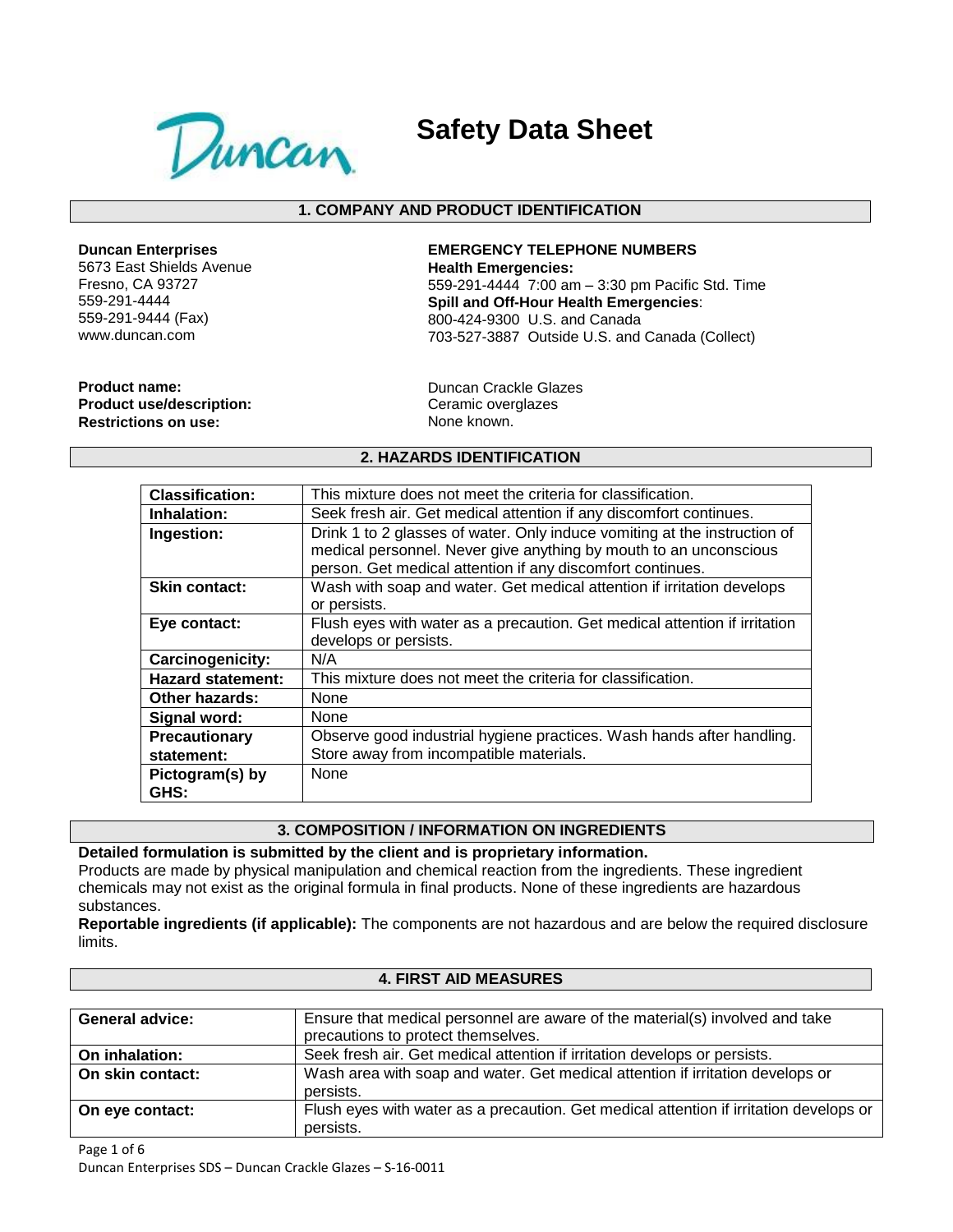| On ingestion:                    | Drink 1 to 2 glasses of water. Only induce vomiting at the instruction of medical<br>personnel. Never give anything by mouth to an unconscious person. Get medical<br>attention if any discomfort continues. |
|----------------------------------|--------------------------------------------------------------------------------------------------------------------------------------------------------------------------------------------------------------|
| Acute/delayed symptoms:          | Direct contact with the eyes may cause temporary irritation.                                                                                                                                                 |
| <b>Medical advice:</b>           | Treat symptomatically.                                                                                                                                                                                       |
| <b>Symptoms/effects:</b>         | See Acute/Delated Symptoms.                                                                                                                                                                                  |
| <b>Special treatment needed:</b> | See medical advice.                                                                                                                                                                                          |

# **5. FIREFIGHTING MEASURES**

| <b>Extinguishing Media</b>                  |                                                                     |                                                                  |  |  |
|---------------------------------------------|---------------------------------------------------------------------|------------------------------------------------------------------|--|--|
| Suitable extinguishing media:               | Use fire-extinguishing media appropriate for surrounding materials. |                                                                  |  |  |
| Unsuitable extinguishing media:             | N/A                                                                 |                                                                  |  |  |
| <b>Protection of Firefighters</b>           |                                                                     |                                                                  |  |  |
| Specific hazards arising from the chemical: |                                                                     | During fire, gases hazardous to health may be formed.            |  |  |
| Protective equipment for firefighters:      |                                                                     | Self-contained breathing apparatus and full protective clothing  |  |  |
|                                             |                                                                     | must be worn in case of fire.                                    |  |  |
| Special precautions for fire fighters:      |                                                                     | Use standard firefighting procedures and consider the hazards of |  |  |
|                                             |                                                                     | other involved materials.                                        |  |  |
| Will hazardous combustion occur?            |                                                                     | This product is not flammable.                                   |  |  |

#### **6. ACCIDENTAL RELEASE MEASURES**

| <b>Personal precautions:</b>             | Ensure adequate ventilation.                                                                                                                   |  |  |
|------------------------------------------|------------------------------------------------------------------------------------------------------------------------------------------------|--|--|
| <b>Environmental precautions:</b>        | Do not discharge into drains, water courses or onto the ground.                                                                                |  |  |
|                                          | Avoid discharge into water courses or onto the ground.                                                                                         |  |  |
| Methods for cleaning up:                 | Absorb spillage with suitable absorbent material. Flush area with<br>water. Avoid discarding into drains, water courses or onto the<br>ground. |  |  |
| <b>Emergency procedures:</b>             | Keep unnecessary personnel away.                                                                                                               |  |  |
| Recommended personal protective          | See Section 8 of this SDS.                                                                                                                     |  |  |
| equipment:                               |                                                                                                                                                |  |  |
| <b>Emergency containment/procedures:</b> | No specifications                                                                                                                              |  |  |

# **7. HANDLING AND STORAGE**

| Safe storage:            | Store in closed original container in a dry place. Keep containers closed when not in<br>use. Store away from incompatible materials. Storage temperatures: between 4°C /<br>40°F and 37°C /100°F |
|--------------------------|---------------------------------------------------------------------------------------------------------------------------------------------------------------------------------------------------|
| Safe handling:           | No specific usage precautions noted.                                                                                                                                                              |
| Known incompatibilities: | Industrial use                                                                                                                                                                                    |

#### **8. EXPOSURE CONTROL AND PERSONAL PROTECTION**

**Occupational Exposure Limits:** No exposure limits noted for ingredient(s). No biological exposure limits noted for the ingredient(s)

**Appropriate Engineering Controls:** No special requirements under ordinary conditions of use and with adequate ventilation.

#### **Individual Protection measures, such as PPE (Personal Protective Equipment):**

| <b>Personal Protection Equipment:</b> |                                                                                                |  |  |
|---------------------------------------|------------------------------------------------------------------------------------------------|--|--|
|                                       | <b>Respiratory protection:</b>   Under normal conditions, respirator is not normally required. |  |  |
|                                       | Eye protection: $\vert$ If risk of splashing, wear safety goggles or face shield.              |  |  |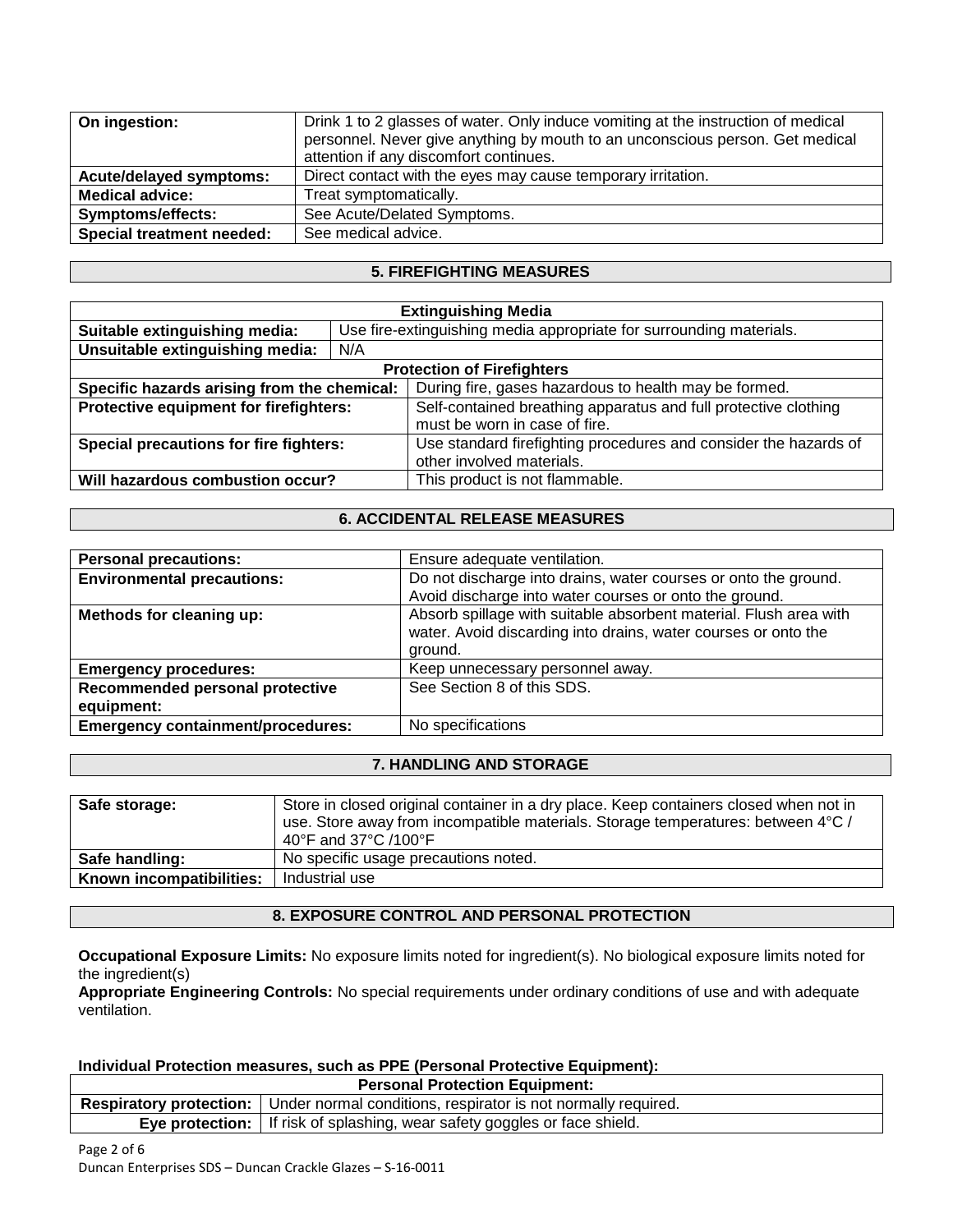| Hand protection:            | No protection is ordinarily required under normal conditions of use.                 |
|-----------------------------|--------------------------------------------------------------------------------------|
| <b>Skin protection:</b>     | No special precautions.                                                              |
| <b>Thermal protection:</b>  | Wear appropriate thermal protective clothing, when necessary.                        |
| <b>General safety and</b>   | Personal protective equipment should be chosen according to the CEN standards and in |
| hygiene measures:           | discussion with the supplier of the personal protective equipment.                   |
| <b>Further information:</b> | No specific hygiene procedures noted, but good personal hygiene practices are always |
|                             | advisable, especially when working with chemicals.                                   |

# **9. PHYSICAL AND CHEMICAL PROPERTIES**

| <b>Physical state:</b>           | <b>Colored liquid</b>                      |
|----------------------------------|--------------------------------------------|
| Color:                           | Various                                    |
| Odor:                            | <b>Odorless</b>                            |
| Odor threshold:                  | N/A                                        |
| pH:                              | $7 - 10$                                   |
| <b>Boiling point/range:</b>      | 100°C (121°F)                              |
| <b>Melting point/range:</b>      | 1000°C (1832°F) / 0°C (32°F) (Approximate) |
| Flash point:                     | N/A                                        |
| <b>Evaporation rate:</b>         | 1 (Water=1)                                |
| Vapor density:                   | N/A                                        |
| Solubilities):                   | Miscible in water                          |
| Vapor pressure:                  | 17.5 mm Hg (20°C/68°F)                     |
| <b>Relative density:</b>         | $1.3 - 1.8$                                |
| <b>Viscosity:</b>                | 17.5 mm Hg (20°C/68°F)                     |
| Partition coefficient (n-        | No data available                          |
| octanol/water) if applicable:    |                                            |
| <b>Explosive properties:</b>     | 17.5 mm Hg (20°C/68°F)                     |
| Flammability: (solid, gas)       | N/A                                        |
| Flammability limit in air:       | N/A                                        |
| upper/lower                      |                                            |
| <b>Autoignition temperature:</b> | N/A                                        |
| <b>Decomposition</b>             | N/A                                        |
| temperature:                     |                                            |

#### **10. STABILITY AND REACTIVITY**

| <b>Chemical stability:</b>      | Stable under normal temperature conditions.                                        |
|---------------------------------|------------------------------------------------------------------------------------|
| <b>Conditions to avoid:</b>     | None known.                                                                        |
| Incompatible materials:         | None known.                                                                        |
| <b>Hazardous decomposition</b>  | In case of fire and/or explosion, do not breathe fumes.                            |
| products:                       |                                                                                    |
| <b>Possibility of hazardous</b> | Will not occur.                                                                    |
| reactions:                      |                                                                                    |
| <b>Reactivity:</b>              | The product is stable and non-reactive under normal conditions of use, storage and |
|                                 | transport.                                                                         |
| Hazardous polymerization:       | Will not occur.                                                                    |

# **11. TOXICOLOGICAL INFORMATION**

| Information on likely routes of exposure:       |                                                             |
|-------------------------------------------------|-------------------------------------------------------------|
| Eye contact – serious eye damage or irritation: | Direct contact with eyes may cause temporary irritation.    |
| Skin contact - skin corrosion, sensitization or | Health injuries are not known or expected under normal use. |
| irritation:                                     |                                                             |
| Ingestion - carcinogenicity/aspiration hazard:  | Health injuries are not known or expected under normal use. |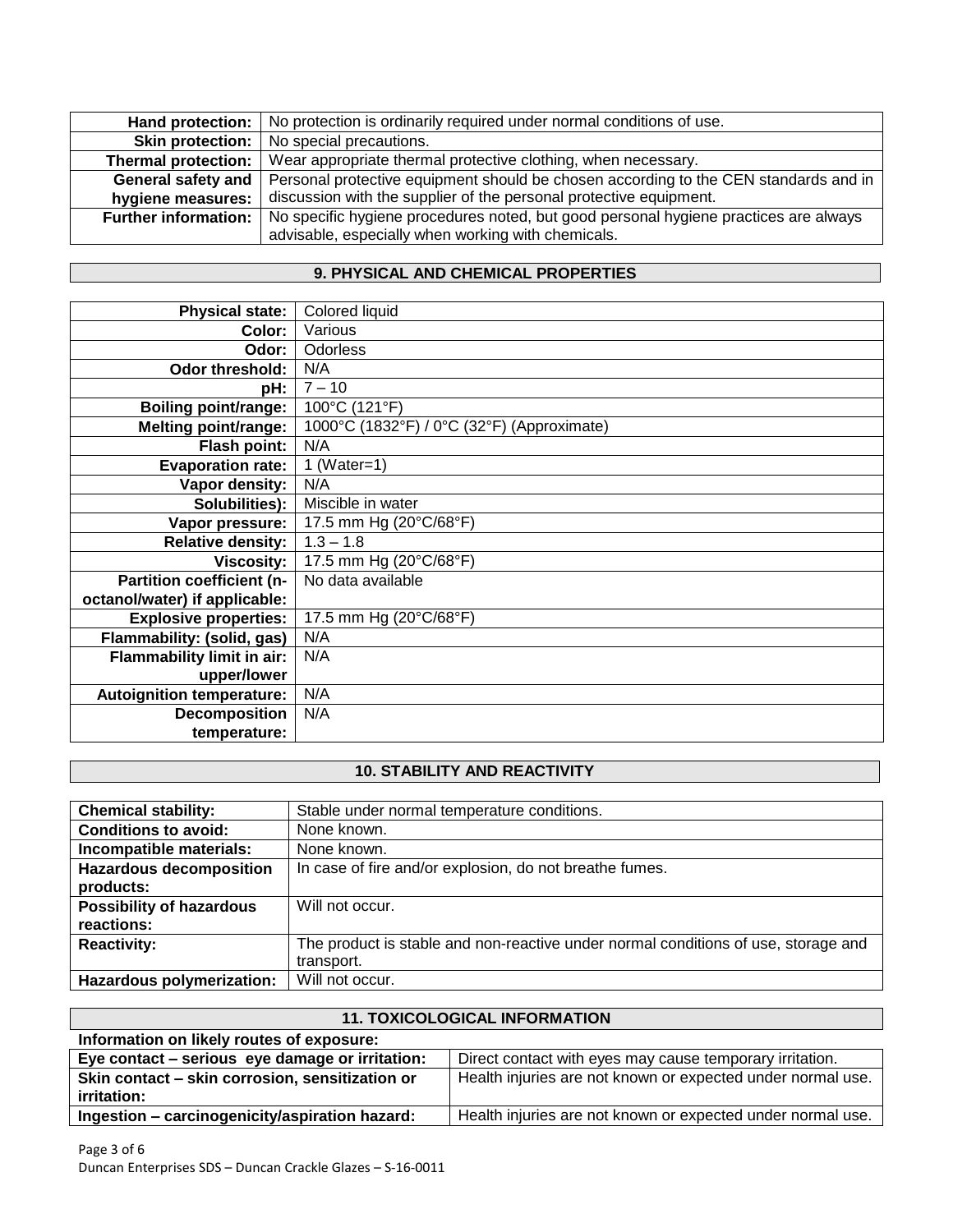| Inhalation - respiratory sensitization/toxicity:  |           |                                                            | Health injuries are not known or expected under normal use. |                        |            |  |
|---------------------------------------------------|-----------|------------------------------------------------------------|-------------------------------------------------------------|------------------------|------------|--|
| Symptoms related to the physical chemical and     |           |                                                            | None known.                                                 |                        |            |  |
| toxicological characteristics:                    |           |                                                            |                                                             |                        |            |  |
| Information on toxicological effects:             |           |                                                            | None known.                                                 |                        |            |  |
| Delayed or immediate effects:                     |           |                                                            | None known.                                                 |                        |            |  |
| Germ cell mutagenicity:                           |           |                                                            | None known.                                                 |                        |            |  |
| Specific target organ toxicity (single exposure): |           |                                                            | None known.                                                 |                        |            |  |
| Specific target organ toxicity (repeated          |           |                                                            | None known.                                                 |                        |            |  |
| exposure):                                        |           |                                                            |                                                             |                        |            |  |
| Chemicals listed on NTP, IARC or OSHA as a        |           | This product is not considered to be a carcinogen by IARC, |                                                             |                        |            |  |
| Carcinogen:                                       |           | ACGIH, NTP, or OSHA.                                       |                                                             |                        |            |  |
| <b>Chemical Name:</b>                             | Oral LD50 |                                                            | <b>Dermal LD50</b>                                          | <b>Inhalation LC50</b> | Percentage |  |
| <b>None</b><br>х                                  |           |                                                            | x                                                           | х                      |            |  |

**\*Estimates for product may be based on additional component data not shown.**

# **12. ECOLOGICAL INFORMATION (NON-MANDATORY)**

| <b>Ecotoxicity:</b>                  | This product is not classified as environmentally hazardous. However, this does<br>not exclude the possibility that large or frequent spills can have a harmful or<br>damaging effect on the environment. |  |  |
|--------------------------------------|-----------------------------------------------------------------------------------------------------------------------------------------------------------------------------------------------------------|--|--|
| Persistence and degradability:       | No data available.                                                                                                                                                                                        |  |  |
| <b>Bioaccumulative potential:</b>    | Not available.                                                                                                                                                                                            |  |  |
| <b>Aquatic/terrestrial warnings:</b> | None known.                                                                                                                                                                                               |  |  |
| Mobility in soil:                    | No data available.                                                                                                                                                                                        |  |  |
| Other adverse effects:               | None known.                                                                                                                                                                                               |  |  |

# **13. DISPOSAL CONSIDERATIONS (NON-MANDATORY)**

| <b>Disposal instructions:</b>  | Dispose of in accordance with local regulations. Disposal recommendations are<br>based on material as supplied. Disposal must be in accordance with current<br>applicable laws and regulations, and material characteristics at time of disposal. |  |  |
|--------------------------------|---------------------------------------------------------------------------------------------------------------------------------------------------------------------------------------------------------------------------------------------------|--|--|
| Local disposal regulations:    | No data                                                                                                                                                                                                                                           |  |  |
| Hazardous waste code:          | EU waste code: 08 02 99. The waste code should be assigned in discussion                                                                                                                                                                          |  |  |
|                                | between the user, the producers and the waste-disposal company.                                                                                                                                                                                   |  |  |
| <b>Contaminated packaging:</b> | Since emptied containers retain product residue, follow label warnings even after                                                                                                                                                                 |  |  |
|                                | container is emptied.                                                                                                                                                                                                                             |  |  |

# **14. TRANSPORTATION INFORMATION (NON-MANDATORY)**

|                                                   | <b>DOT</b>  | <b>IMDG</b> |             | <b>IATA</b> |
|---------------------------------------------------|-------------|-------------|-------------|-------------|
| UN/ID number:                                     | Not listed. | Not listed. |             | Not listed. |
| Proper shipping name:                             |             |             |             |             |
| <b>Transport hazard class:</b>                    |             |             |             |             |
| Packing group (if applicable):                    |             |             |             |             |
| <b>Environmental Provisions:</b>                  |             |             |             |             |
| <b>Special Precautions:</b>                       |             |             |             |             |
| Transport in bulk according to Annex II of MARPOL |             |             |             |             |
| 73/78 and IBC Code                                |             |             |             |             |
| <b>Emergency Response Guide Number:</b>           |             | EmS-No:     | <b>None</b> |             |

| <b>Pictograms</b> |                    |                          |  |  |
|-------------------|--------------------|--------------------------|--|--|
| US:               | <b>IATA: IMDG:</b> | <b>Marine Pollutant:</b> |  |  |
| None              | <b>None</b>        | <b>None</b>              |  |  |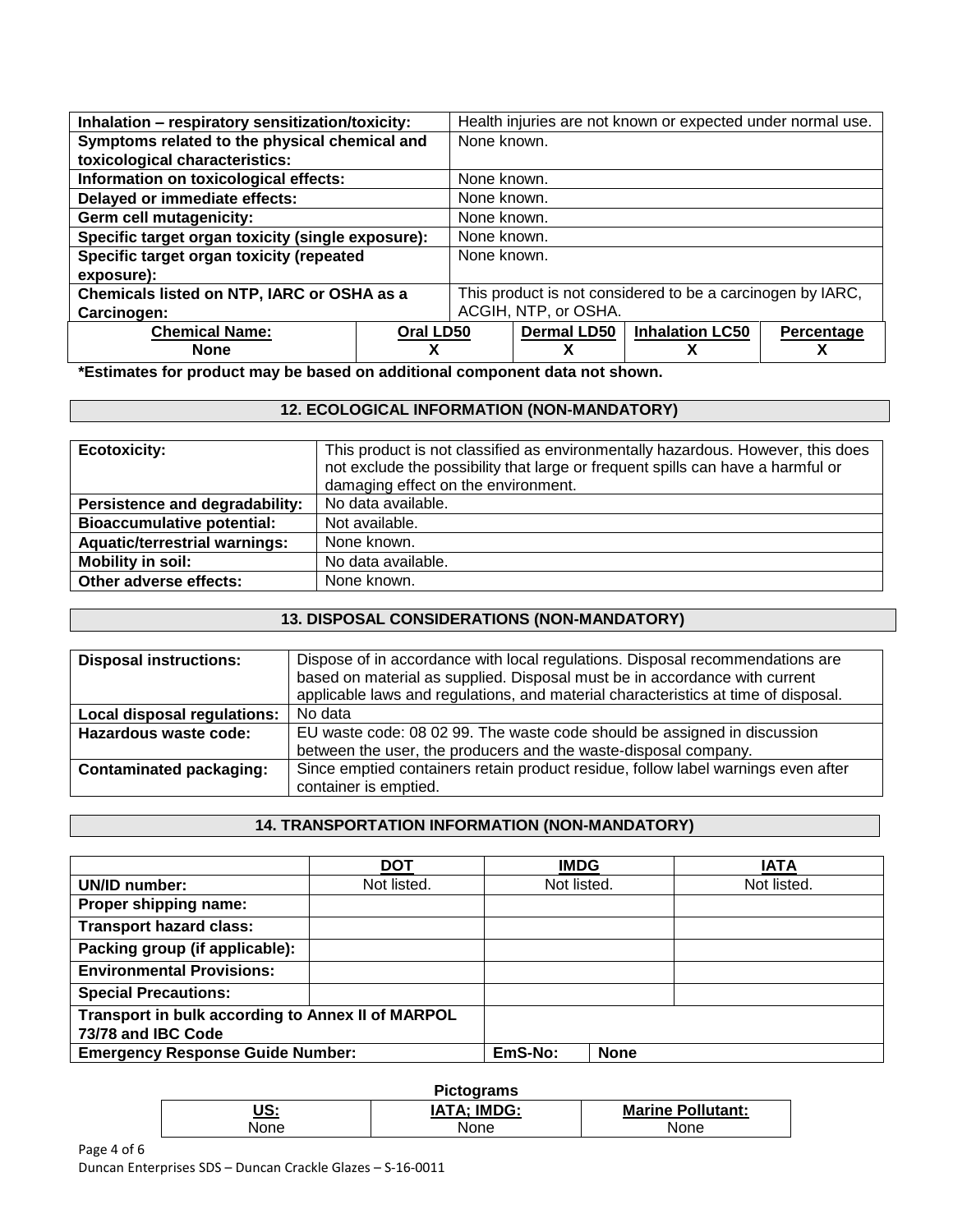# **15. REGULATORY INFORMATION (NON-MANDATORY)**

|                                                                | <b>U.S. Federal Regulations:</b>             |                                                                                                                                                             |                                                           | Not regulated                                                                                                     |                           |  |
|----------------------------------------------------------------|----------------------------------------------|-------------------------------------------------------------------------------------------------------------------------------------------------------------|-----------------------------------------------------------|-------------------------------------------------------------------------------------------------------------------|---------------------------|--|
| TSCA Section 12(b) Export Notification (40 CFR 707, Subpt. D): |                                              |                                                                                                                                                             |                                                           | No data                                                                                                           |                           |  |
| CERCLA (Superfund) reportable quantity (lbs.) (40 CFR 302.4)   |                                              |                                                                                                                                                             | No data                                                   |                                                                                                                   |                           |  |
|                                                                |                                              |                                                                                                                                                             | OSHA Specifically Regulated Substances (29 CFR 1910.1001- | No data                                                                                                           |                           |  |
| $1050$ :                                                       |                                              |                                                                                                                                                             |                                                           |                                                                                                                   |                           |  |
| <b>Hazard Categories:</b>                                      |                                              |                                                                                                                                                             |                                                           |                                                                                                                   |                           |  |
|                                                                |                                              | Immediate hazard:                                                                                                                                           | No data                                                   |                                                                                                                   |                           |  |
|                                                                |                                              | Delayed hazard:                                                                                                                                             | No data                                                   |                                                                                                                   |                           |  |
|                                                                |                                              | Fire hazard:                                                                                                                                                | No data                                                   |                                                                                                                   |                           |  |
|                                                                |                                              | Pressure hazard:                                                                                                                                            | No data                                                   |                                                                                                                   |                           |  |
|                                                                |                                              | <b>Reactivity hazard:</b>                                                                                                                                   | No data                                                   |                                                                                                                   |                           |  |
|                                                                |                                              | <b>Section 302 Extremely Hazardous</b>                                                                                                                      | No data                                                   |                                                                                                                   |                           |  |
|                                                                |                                              | Substance (40 CFR 355, Appendix A):                                                                                                                         |                                                           |                                                                                                                   |                           |  |
| <b>Chemical</b>                                                | <b>CAS</b>                                   | Reportable                                                                                                                                                  | <b>Threshold</b>                                          | <b>Threshold planning</b>                                                                                         | <b>Threshold planning</b> |  |
| Name:                                                          | Number:                                      | <b>Quantity:</b>                                                                                                                                            | planning quantity:                                        | quantity, lower value:                                                                                            | quantity, upper value:    |  |
| None                                                           | X                                            | X                                                                                                                                                           | X                                                         | х                                                                                                                 | х                         |  |
| Superfund Amendments and Reauthorization Act of 1986 (SARA)    |                                              |                                                                                                                                                             |                                                           |                                                                                                                   |                           |  |
| <b>SARA 304 Emergency release notification:</b>                |                                              |                                                                                                                                                             | No data                                                   |                                                                                                                   |                           |  |
| SARA 311/312 (40 CFR 370) Hazardous<br><b>Chemical:</b>        |                                              |                                                                                                                                                             | No data                                                   |                                                                                                                   |                           |  |
| SARA 313 (TRI reporting):                                      |                                              | <b>Chemical Name:</b>                                                                                                                                       | <b>CAS Number:</b>                                        | $%$ by wt.                                                                                                        |                           |  |
|                                                                |                                              | N/A                                                                                                                                                         |                                                           |                                                                                                                   |                           |  |
|                                                                | <b>Drug Enforcement Administration (DEA)</b> |                                                                                                                                                             | No data                                                   |                                                                                                                   |                           |  |
| (21 CFR 1308.11-15):                                           |                                              |                                                                                                                                                             |                                                           |                                                                                                                   |                           |  |
| <b>Clean Air Act (CAA) Section 112</b>                         |                                              | No data                                                                                                                                                     |                                                           |                                                                                                                   |                           |  |
| Hazardous Air Pollutants (Haps) List:                          |                                              |                                                                                                                                                             |                                                           |                                                                                                                   |                           |  |
|                                                                | Clean Air Act (CAA) Section 112(r)           |                                                                                                                                                             | No data                                                   |                                                                                                                   |                           |  |
|                                                                | <b>Accidental Release Prevention (40 CFR</b> |                                                                                                                                                             |                                                           |                                                                                                                   |                           |  |
| 68.130):                                                       |                                              |                                                                                                                                                             | No data                                                   |                                                                                                                   |                           |  |
| Safe Drinking Water Act (SDWA):                                |                                              |                                                                                                                                                             | No data                                                   |                                                                                                                   |                           |  |
| <b>Canadian Domestic Substances List</b><br>(DSL):             |                                              |                                                                                                                                                             |                                                           |                                                                                                                   |                           |  |
|                                                                |                                              |                                                                                                                                                             | <b>State Regulations</b>                                  |                                                                                                                   |                           |  |
| <b>TSCA:</b>                                                   |                                              |                                                                                                                                                             |                                                           |                                                                                                                   |                           |  |
|                                                                |                                              | This product is manufactured in compliance with all provisions of the Toxic<br>Substances Control Act, 15 U.S. C. 2601 et. Seq.                             |                                                           |                                                                                                                   |                           |  |
| FDA:                                                           |                                              | 21 CFR 175.105                                                                                                                                              |                                                           |                                                                                                                   |                           |  |
| <b>SARA/Title III:</b>                                         |                                              | This product does not contain any substances at or above the reported threshold                                                                             |                                                           |                                                                                                                   |                           |  |
|                                                                |                                              | under Section 313, based on available data.                                                                                                                 |                                                           |                                                                                                                   |                           |  |
|                                                                | <b>Conforms to Non-Toxic</b>                 | Products are certified in a program of toxicological evaluation by a nationally                                                                             |                                                           |                                                                                                                   |                           |  |
| <b>ASTM-4236:</b>                                              |                                              | recognized toxicologist to contain no materials in sufficient quantities to be toxic or                                                                     |                                                           |                                                                                                                   |                           |  |
|                                                                |                                              | injurious to humans or to cause acute or chronic health problems. These products are                                                                        |                                                           |                                                                                                                   |                           |  |
|                                                                |                                              | certified to be labeled in accordance with the voluntary chronic hazard labeling                                                                            |                                                           |                                                                                                                   |                           |  |
|                                                                |                                              | standard ASTM D-4236. In addition, there is no physical hazard as defined within 29<br>CFR Part 1910.1200(c).                                               |                                                           |                                                                                                                   |                           |  |
|                                                                | <b>California Proposition 65</b>             |                                                                                                                                                             |                                                           |                                                                                                                   |                           |  |
| <b>Warning:</b>                                                |                                              | This product contains the following chemicals that are known to the state of California<br>to cause cancer, birth defects, or other reproductive harm: None |                                                           |                                                                                                                   |                           |  |
|                                                                |                                              |                                                                                                                                                             |                                                           | Unless a concentration is specified in Section 2 of the SDS, the above chemicals(s) are present in trace amounts. |                           |  |
|                                                                |                                              |                                                                                                                                                             |                                                           |                                                                                                                   |                           |  |

**\*A "Yes" indicates that all components of this product comply with the inventory requirements administered by the governing country(s).**